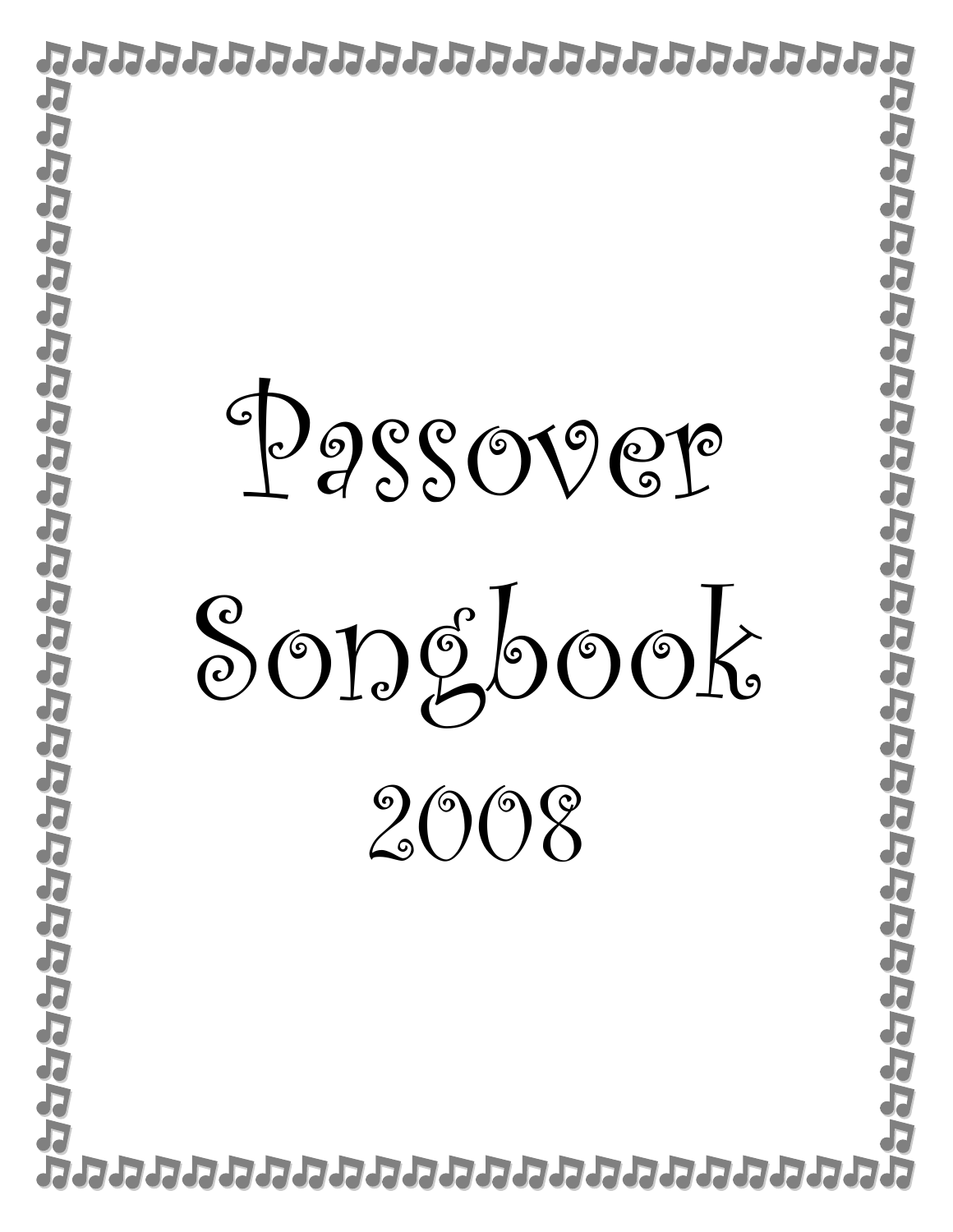#### **CONTENTS**

| <u>TITLE</u>              | <b>PAGE</b>             |
|---------------------------|-------------------------|
| <b>Seder Plate</b>        | $\mathbf 1$             |
| O Listen!                 | $\mathbf 1$             |
| <b>Frogs</b>              | $\mathbf 1$             |
| Work, Work, Work          | $\mathbf 1$             |
| <b>Bake a Matzah</b>      | $\overline{2}$          |
| <b>Go Down Moses</b>      | $\overline{2}$          |
| <b>The Four Questions</b> | $\overline{2}$          |
| <b>Dayeinu</b>            | $\mathbf{3}$            |
| <b>Plagues Are Coming</b> | $\mathbf{3}$            |
| Pharaoh, Pharaoh          | $\overline{\mathbf{4}}$ |
| <b>Chad Gadya</b>         | 5                       |
|                           |                         |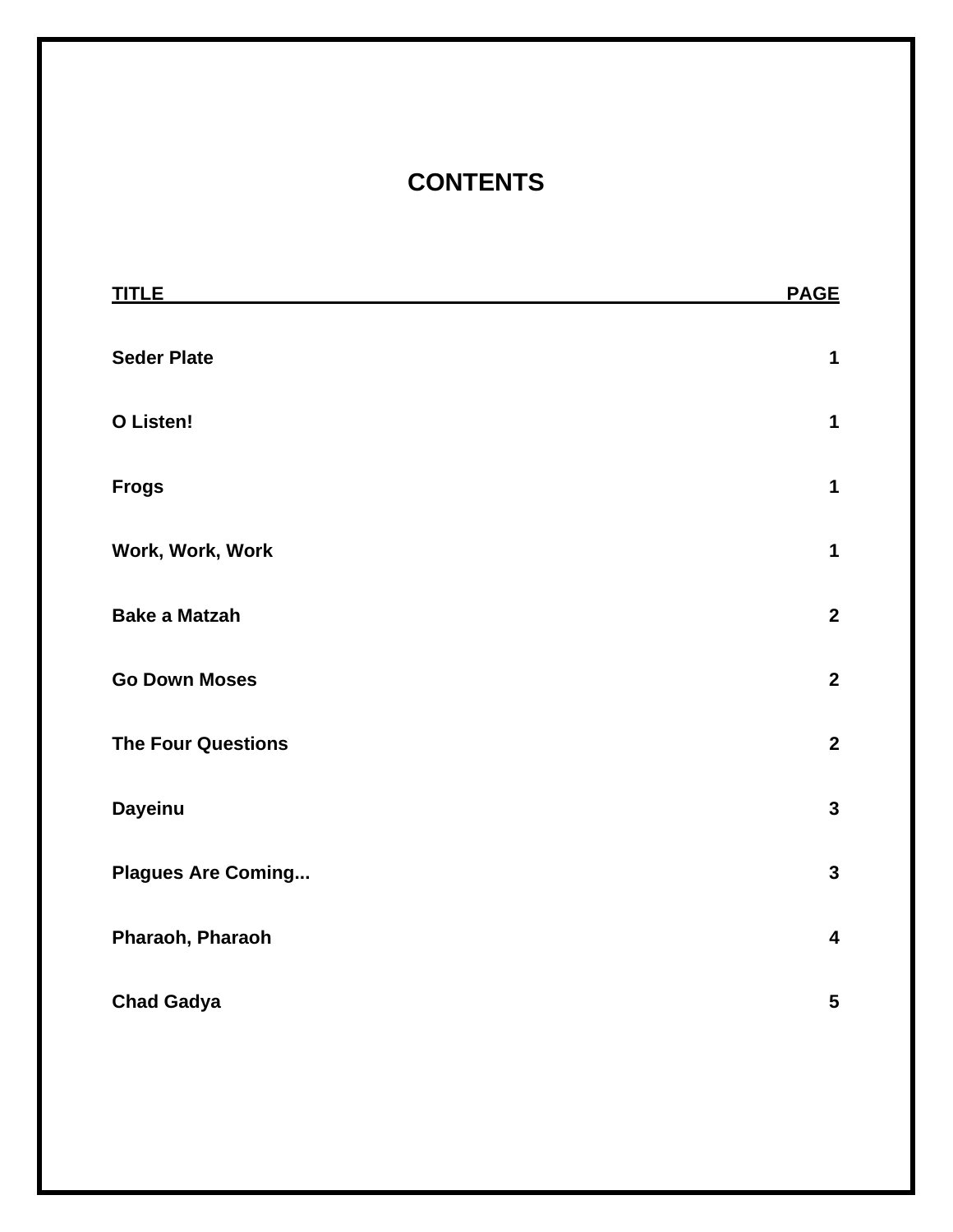# **Seder Plate**

**(Sung to the tune of "This Old Man")** 



*Chorus:* **For it's Pesach now, how do we celebrate, see what's on our Seder plate.** 

| Charoset is number two Sweet like freedom, good for you.    | <b>Chorus</b> |
|-------------------------------------------------------------|---------------|
| Maror is number three bitter herbs for slavery              | <b>Chorus</b> |
| Shank bone is number four lamb's blood marking on the door. | <b>Chorus</b> |
| Hardboiled egg number five it's so good to be alive.        | <b>Chorus</b> |

#### **O Listen!**

**Frogs**

**Oh listen (3X) King Pharaoh Oh listen (2X) please let my people go They want to go away, They work too hard all day King Pharaoh (2X) what do you say? No, no, no, I will not let them go! (2X)** 

**One morning when Pharaoh Awoke in his bed There were frogs in his bed And frogs on his head Frogs on his nose And frogs on his toes Frogs here, frogs there Frogs were jumping everywhere!** 

# **Work, Work, Work**

**Bang, bang, bang, hold your hammer low Bang, bang, bang, give a heavy blow. For it's work, work, work, every day and every night For it's work, work, work, when it's dark and when it's light.** 

**Dig, dig, dig, get your shovel deep Dig, dig, dig, there's no time to sleep. For it's work, work, work, every day and every night For it's work, work, work, when it's dark and when it's light.** 







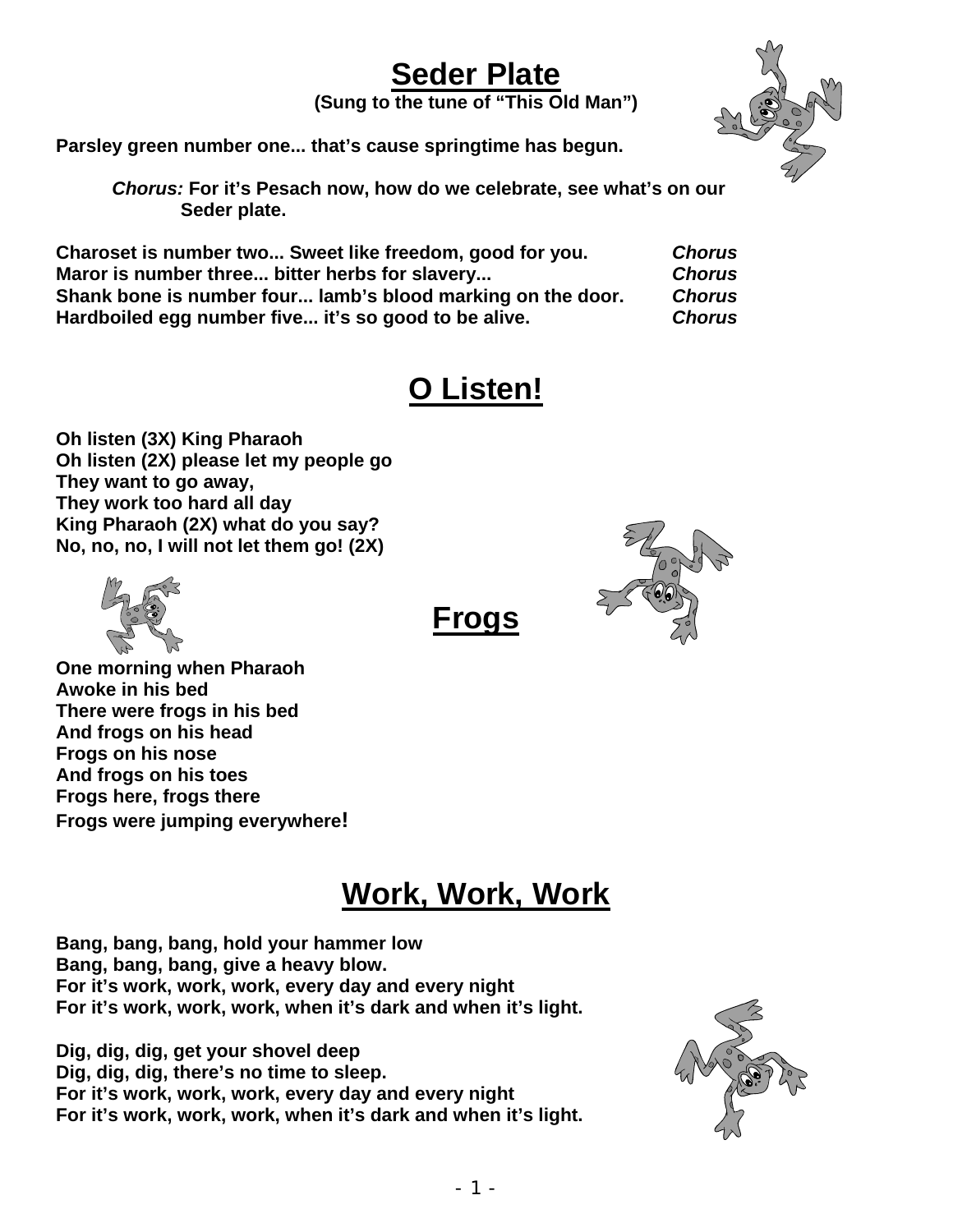### **Bake a Matzah**

**Bake a matzah, pat, pat, pat Do not make it fat, fat, fat Bake a matzah, pat, pat, pat Bake a matzah just like that.** 

**Make charoset, chop, chop, chop Apples, nuts and cinnamon Add some wine, its lots of fun Make charoset chop, chop, chop.** 



#### **Go Down, Moses**

**When Israel was in Egypt land, Let my people go! Oppressed so hard they could not stand, Let my people go!** 

*Chorus:* **Go down Moses, way down in Egypt land Tell old Pharaoh to let my people go!** 

**Then God told Moses what to do Let my people go! To lead the children of Israel through Let my people go!** *Chorus:*

**O let us all from bondage flee Let my people go! And soon may all this world be free, Let my people go!** *Chorus:*

#### **The Four Questions**

<u>in T</u>

**Mah nishtana halaila hazeh mikol haleilot, mikol haleilot?** 

**Sheb'chol haleilot, anu ochlin chametz u'matzah, chametz u'matzah, Ha-laila hazeh, ha-laila hazeh, kulo matzah. (2X)** 

**Sheb'chol haleilot, anu ochlin sh'ar yirakot, sh'ar yirakot, Ha-laila hazeh, ha-laila hazeh, maror. (2X)** 

**Sheb'chol haleilot, ein anu mat'bilin afilu pa-am echat, afilu pa-am echat, Ha'laila hazeh, ha'laila hazeh, sh'tei f'amim. (2X)** 

**Sheb'chol haleilot, anu ochlin, beyn yoshvin u-veyn m'subin, beyn yoshvin u-veyn m'subin, Ha-laila hazeh, ha-laila hazeh, kulanu m'subin. (2X)** 

*How is this night different from all other nights?* 

*On all other nights we eat* **chameitz** *and matzah, why on this night do we eat only matzah? On all other nights we eat other kinds of vegetables, why on this night do we eat only* **maror***? On all other nights we do not dip even once, why on this night do we dip twice? On all other nights we eat either sitting or reclining, why on this night do we all recline?*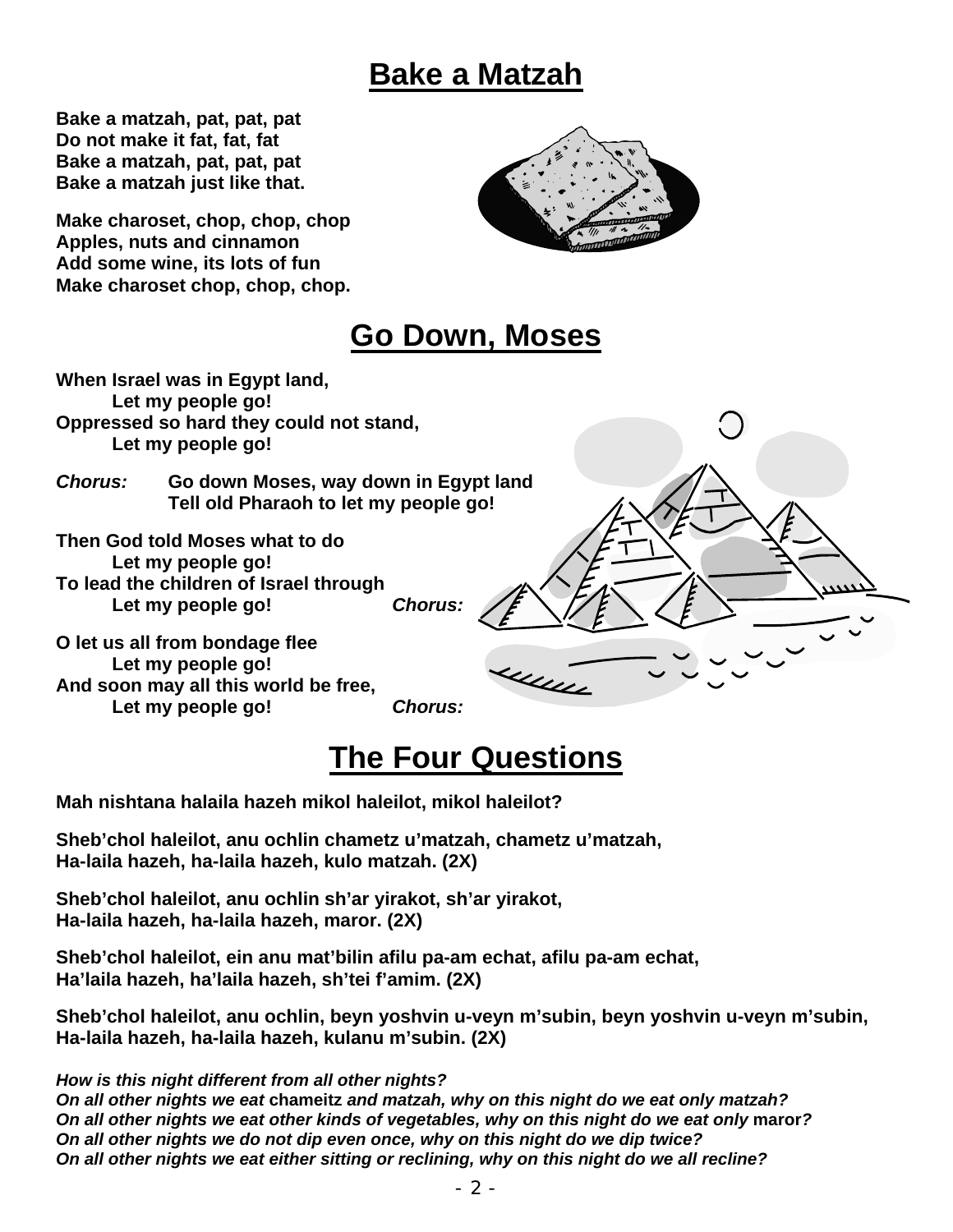#### **Dayeinu**

**Il-u ho-tzi, Ho-tzi-a-nu Ho-tzi-a-nu mi-mitz-ra-yim Ho-tzi-a-nu mi-mitz-ra-yim Da-yei-nu** 

*Refrain:* **Da, da-yei-nu (3X) Da-yei-nu (3X) Da-da-yei-nu (3X) Da-yei-nu (2X)** 

**I-lu na-tan, na-tan la-nu, Na-tan la-nu et ha-sha-bat, Na-tan la-nu et ha-sha-bat, Da-yei-nu.** *Refrain:* 

**I-lu na-tan, na-tan la-nu Na-tan la-nu et ha-to-rah Na-tan la-nu et ha-to-rah Da-yei-nu** *Refrain:* 

*It would have been enough!* 

#### **Plagues Are Coming…**

**(Dayo)** 

- **Refrain: Pharaoh, Pharaoh Plagues are coming and we wanna go home. First comes the water turned to blood, (Refrain)**
- **Second are the frogs jumping in the mud (Refrain)**
- **Third are the lice crawling in my hair (Refrain)**
- **Fourth are the beasts roaming everywhere (Refrain)**
- **Fifth are the cattle dying one by one (Refrain)**
- **Sixth are the boils that are no fun (Refrain)**
- **Seventh is the hail falling down like rain (Refrain)**
- **Eighth are the locusts eating up the grain (Refrain)**
- **Ninth is the darkness in the sky (Refrain)**
- **Last of all you'll see the first born die (Refrain)**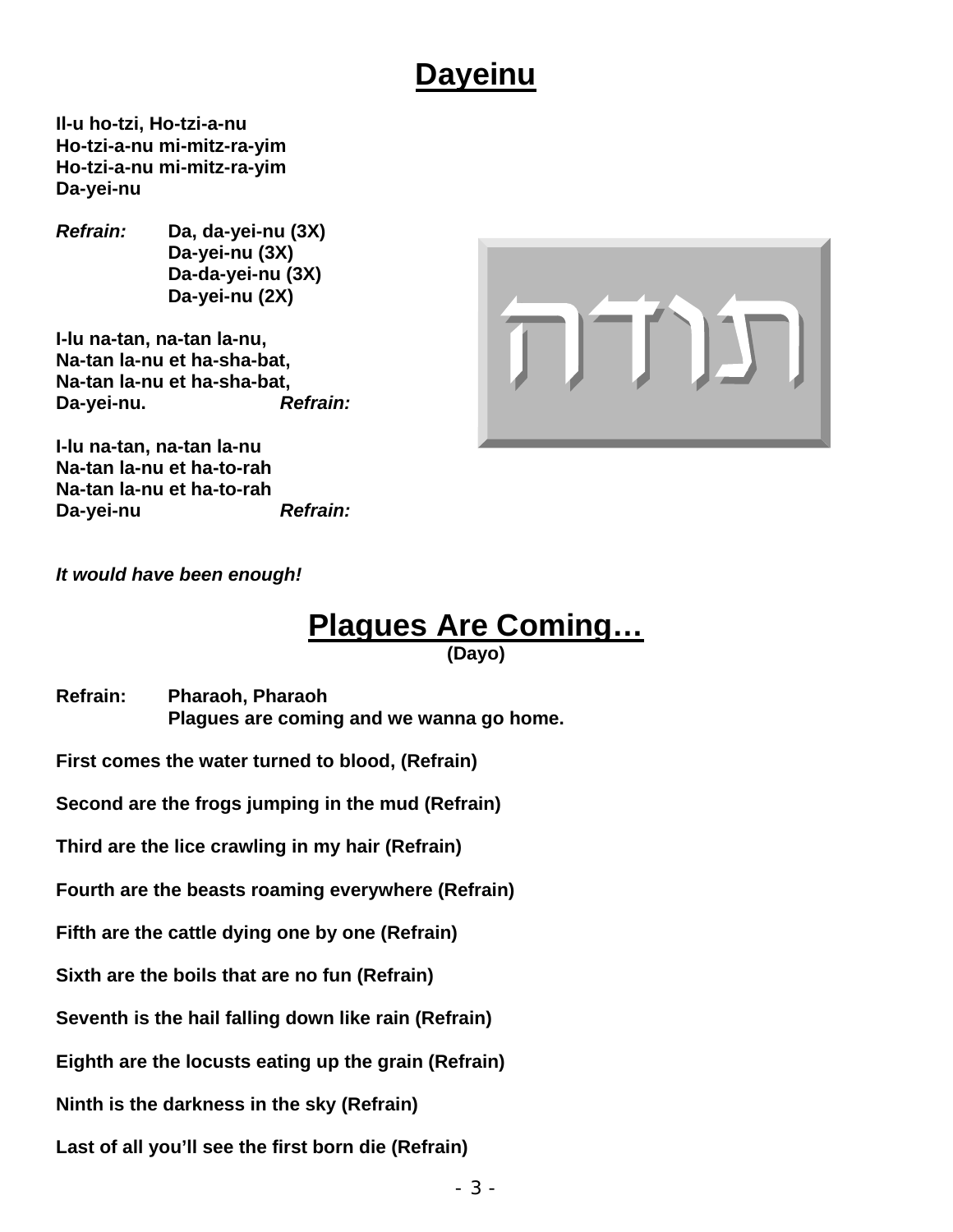## **Pharaoh, Pharaoh**

**(To the tune of "Lui, Lui")** 

| Chorus: Oh, Pharaoh, Pharaoh, whoa baby,<br>Let my people go yeah, yeah, yeah, yeah.                                                                                                   |                |
|----------------------------------------------------------------------------------------------------------------------------------------------------------------------------------------|----------------|
| A burning bush told me just the other day<br>That I should come to Egypt and say:<br>"It's time to let my people be free"<br>Listen to God if you won't listen to me."                 | <b>Chorus:</b> |
| Well, me and my people going to the Red Sea<br>With Pharaoh's best army coming after me<br>Took my staff, put it in the sand<br>And all of God's people walked on dry land.            | <b>Chorus:</b> |
| Well Pharaoh's army was a-coming too<br>So what do you think that God did do?<br>Had me take my staff, and clear my throat<br>And all of Pharaoh's army did the dead man's float.      | <b>Chorus:</b> |
| Well that's the story of the stubborn goat<br>Pharaoh should have known that chariots don't float<br>The lesson is simple it's easy to find<br>When God says "go" you had better mind. | <b>Chorus:</b> |